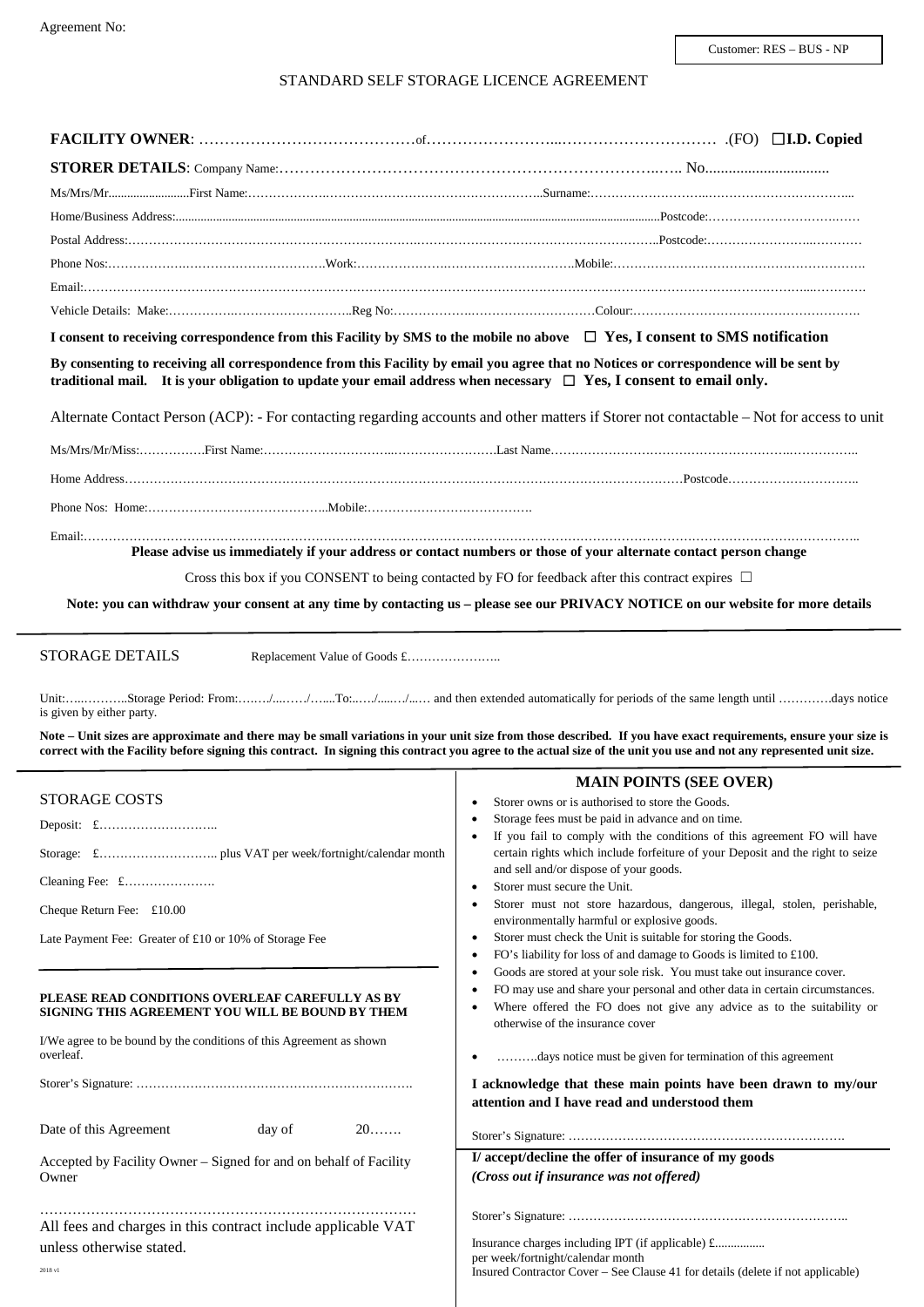## **CONDITIONS OF AGREEMENT**

#### **STORAGE**:

**1.** So long as all fees are paid up to date, Storer: (a) is licensed to store Goods in the Unit allocated to Storer by FO from time to time and only in that Unit; (b) is deemed to have knowledge of the Goods in the Unit; and (c) warrants that it is the owner of the Goods in the Unit and/or entitled at law to deal with them in accordance with all aspects of this Agreement as agent for the owner.

**2.** FO: (a) does not have and will not be deemed to have knowledge of the Goods; (b) is not a bailee or a custodian nor a warehouseman of the Goods and Storer acknowledges that FO does not take possession of the Goods; and (c) does not grant any lease or tenancy of the Unit.

## **COST**:

**3.** Storer must pay the Deposit on signing this Agreement. The Deposit (or the balance of it after any appropriate deductions for unpaid Fees, repairs, cleaning or other charges to put right any breach of this Agreement by Storer) will be refunded by cheque or electronic transfer within 21 days of termination of this Agreement.

**4.** Storer is responsible to pay: (a) the Storage Fee (being the amount set out in the cover sheet or as most recently notified to Storer by FO) payable in advance on the first day of each storage period (**Due Date**) and it is Storer's responsibility to see that payment is made directly to FO on time and in full throughout the period of storage. FO does not normally bill for fees. Any Storage Fees paid by direct transfer will not be credited to Storer's account unless the Storer identifies the payment clearly and as directed by FO and FO shall have no liability to and shall be indemnified by Storer if FO takes steps to enforce the Agreement (including the sale of Goods) due to the Storer's failure to identify a payment. FO will not accept that payment has been made until it has received cleared funds and, if any payment is later dishonoured, may charge the Cheque Return Fee; (b) the Cleaning Fee or charges for repairs, to be invoiced at FO's discretion as per clause 19; (c) a Late Payment Fee each time a payment is late; (d) any costs incurred by the FO in collecting late or unpaid Storage Fees, or in enforcing this Agreement in any way, including but not limited to postal, telephone, unit inventory, debt collection, personnel and/or default action costs and associated legal and professional fees; and (e) any government taxes or charges (including any value added tax) levied on any supplies made under this Agreement. Where Storer has more than one agreement with FO, all will form one account with FO and FO may in its sole discretion elect to apply any payment made by or on behalf of Storer on this agreement against the oldest Debt due from Storer to FO on any agreement in the account.

### **DEFAULT – RIGHT TO SELL OR DISPOSE OF GOODS**:

**5.** FO takes the issue of prompt payment very seriously and has a right of lien.Regardless of Condition **35**, if any sum owing to FO is not paid when due, Storer authorises FO without further notice to: (a) refuse Storer and its agents access to the Goods, the Unit and the Facility and overlock the Unit until the amount due and other fees related to it (**Debt**) have been paid in full; (b) enter the Unit and inspect and/or remove the Goods to another unit or site and to charge Storer for all reasonable costs of doing so on any number of occasions; and (c) apply the Deposit against the Debt and, if insufficient to clear it in full, hold onto and/or ultimately sell or dispose of some or all of the Goods in accordance with Condition 7. Storer acknowledges that (a) FO shall be entitled to continue to charge for storage from the date the Debt becomes due until payment is made in full or the Goods are sold or disposed of; (b) FO will sell the Goods as if FO was the owner and will pass all rights of ownership in the Goods to the buyer; and (c) if Storer does not pay fees on the Due Date, the value of any discounts and special offers (including periods of free storage) which Storer has received will be payable by Storer in full.

**6** On expiry or termination of this Agreement, if Storer fails to remove all Goods from the Unit, FO is authorised to treat the Goods as abandoned and may sell or dispose of all Goods by any means in accordance with Conditions **7** to **9**. Storer is liable for Storage Fees for the period from abandonment to the sale or disposal of the Goods together with any costs of disposal (**Debt**).

**7.** Before FO sells or disposes of the Goods, it will give Storer notice in writing directing Storer to pay (if Storer is in default) or collect the Goods (if they are deemed abandoned). This notice will be sent by registered or recorded delivery to the address last notified by Storer to FO in writing or by email only if you have elected not to receive traditional mail. If no address within the UK has been provided, FO will use any land or email address it holds for Storer and any ACP. If Storer fails to pay the Debt and/or collect the Goods (as appropriate) FO will access your space and begin the process to sell or dispose of the Goods. Storer consents to and authorises the sale or disposal of all Goods without further notice regardless of their nature or value. FO will sell the Goods for the best price reasonably available in the open market, taking into account the costs of sale. FO may also require payment of default action costs, including any costs associated with accessing the Unit and disposal or sale of the Goods, which shall be added to the Debt.

**8.** Sale proceeds will be applied first against the cost of removal and sale of Goods and second to pay the Debt**.** If sale proceeds do not discharge all of these costs and the Debt, Storer must pay FO the balance within 7 days of a written demand from FO. FO may take action to recover the balance and any legal and administration costs incurred in doing so. If sale proceeds exceed the amount due from Storer, FO will hold the balance for Storer but no interest will accrue on it.

**9.** If, in the opinion of FO and entirely at the discretion of FO, a defaulting Storer's Goods are either not saleable, fail to sell when offered for sale, or are not of sufficient value to warrant the expense of attempting to sell, Storer authorises FO to treat the Goods as abandoned and FO may dispose of all Goods by any means at Storer's cost. FO may dispose of Storer's Goods in the event that Goods are damaged due to fire, flood or other event that has rendered them, in the opinion of the FO, severely damaged, of no commercial value, or dangerous to persons or property. FO does not need the prior approval of Storer to take this action but will send Notice to Storer within 7 days of assessing the goods

**10.** Any items left unattended in common areas or outside the Storer's Unit at any time may at FO's discretion be moved, sold or disposed of immediately with no liability to FO.

#### **ACCESS**:

**11.** Storer has the right to access the Unit during Access Hours as posted by FO and subject to the terms of this Agreement. FO will try to provide advance warning of changes to Access Hours by notice at the Facility but reserves the right to change Access Hours temporarily to other reasonable times without giving prior notice.

**12.** Only Storer or others authorised or accompanied by Storer (**its Agents**) may access the Unit. Storer is responsible for and liable to FO and other users of the Facility for its own actions and those of its Agents. FO may (but is not obliged to) require proof of identity from Storer or any other person at any time and, at FO's sole discretion, may refuse access to any person who is unable to produce satisfactory proof.

**13.** FO may refuse Storer access to the Unit and/or the Facility where moneys are owing by Storer to FO, whether or not a formal demand for payment has been made, or if FO considers the safety or security of any person, unit or goods on or at the Facility has been threatened or may be put at risk.

**14.** Storer should not leave a key with or permit access to the Unit to any person other than its own Agent who is responsible to Storer and subject to its control. If Storer does so, it does so at its own risk.

**15.** Storer authorises FO and its agents and contractors to enter the Unit in the following circumstances and to break the lock if reasonably necessary to gain entry: (a) on not less than 7 days' notice to inspect or carry out repairs or alterations to the Unit or any other part of the Facility; (b) without prior notice (but with notice as soon as practicable after the event) in the event of an emergency (including for repair or alteration) or to prevent injury or damage to persons or property; or if FO believes the Unit is being used to store prohibited goods or for a prohibited purpose; or if FO is obliged to do so by law, by the Police, Fire Services, Trading Standards, HM Revenue & Customs, competent authority or by a Court Order; or to relocate the Goods or exercise FO's lien or power of sale or disposal in accordance with this Agreement.

#### **CONDITIONS:**

**16** Storer will be solely responsible for providing a secure padlock for the Unit and ensuring it is locked so as to be secure from unauthorised entry at all times when the Storer is not in the Unit. FO will not be responsible for locking any unlocked Unit. Storer is not permitted to apply a padlock to the Unit in FO's overlocking position and FO may have any such padlock forcefully cut off at Storer's expense. Where applicable, Storer will secure the external gates and/or doors of the Facility.

**17.** Storer must not store (or allow any other person to store) any of the following in the Unit: (a) food or perishable goods unless securely packed so they are protected from and do not attract vermin; (b) any living creatures; (c) combustible or flammable substances such as gas, paint, petrol, oil, cleaning solvents or compressed gases; (d) firearms, explosives, weapons or ammunition; (e) chemicals, radioactive materials, biological agents; toxic waste, asbestos or other potentially hazardous substances; (f) any item that emits fumes, or odours; (g) any illegal item or substances or goods illegally obtained such as illicit (counterfeit/smuggled) tobacco or alcohol and unlicensed or unsafe goods (such as toys, electrical goods, medicines, aerosols, cosmetics, fireworks); (h) goods which are environmentally harmful or that are a risk to the property of any person; (i) currency, deeds and securities; and (j) items which are unique in nature and/or where the value to the Storer cannot be assessed on a financial basis. Storer will be liable under Condition **28** for any breach of this Condition **17**.

**18.** Storer will use the Unit solely for the purpose of storage and shall not (or allow any other person to): (a) use the Unit as offices or living accommodation or as a home, business or mailing address; (b) use or do anything at the Facility or in the Unit which may be a nuisance to FO or any other person (including the escape of any substance or odour from or generation of noise or vibration which may be heard or felt outside the Unit); (c) use or do anything at the Facility or in the Unit which may invalidate or increase premiums under any insurance policies of FO or any other person; (d) paint or make alterations to or attach anything to the internal or external surfaces of the Unit; (e) connect or provide any utilities or services to the Unit unless authorised by FO; or (f) cause damage to the Unit or any part of the Facility (which includes by removal, haulage or delivery contractors) or create any obstruction or leave items or refuse in any common space within the Facility.

**19.** Storer must maintain the Unit by ensuring it is clean and in a state of good repair. In the event of uncleanliness of or damage to the Unit or Facility, FO will be entitled to retain the Deposit, charge a Cleaning Fee, and/or claim full reimbursement from the Storer of the reasonable costs of repairs, replacement, restoration, proper compensation or disposal of refuse.

**20.** Storer must (and ensure that its Agents) use reasonable care on site and have respect for the Facility and other unit users, inform FO of any damage or defect immediately it is discovered and comply with the reasonable directions of FO's employees, agents and contractors and any other regulations for the use, safety and security of the Facility as FO shall issue periodically.

**21.** This Agreement does not confer on Storer any right to exclusive possession of the Unit and FO reserves the right to relocate Storer to another Unit not smaller than the current Unit (a) by giving 14 day's notice during which the Storer can elect to terminate their agreement under Condition 35 or (b) on shorter notice if an incident occurs that requires the Unit or section where it is located to be closed or sealed off. In these circumstances, FO will pay Storer's reasonable costs of removal if approved in writing by FO in advance of removal. If Storer does not arrange removal by the date specified in FO's notice, then Storer authorises FO and its agents to enter Unit acting as Storer's agents and at Storer's risk (except for damage caused wilfully or negligently which is subject to the limitations in Condition **26**) remove the goods. Following removal this agreement will be varied by substitution of the new Unit number but otherwise continues in full force and effect at the rate in force for the original Unit at the time of the removal. **22** Storer must ensure the Unit is suitable for the storage of the Goods intended to be stored in it and is advised to inspect the Unit before storing Goods and periodically during the storage period. FO makes no warranty or representation that any unit is suitable for any particular goods and accepts no liability in this regard.

**23** FO may refuse to permit Storer to store any Goods or require Storer to collect any Goods if in its opinion storage of such Goods creates a risk to the safety of any person or property.

**24** Storer must give Notice to the FO in writing of the change of address, phone numbers or email address of the Storer or the Alternate Contact Person ("ACP") within 48 hours of any change. Storer agrees FO is entitled to discuss any default by the Storer with the ACP registered on the front of this Agreement.

## **RISK AND RESPONSIBILITY**:

**25.** FO will not be liable for any loss or damages suffered by Storer resulting from an inability to access the Facility or the Unit, regardless of the cause.